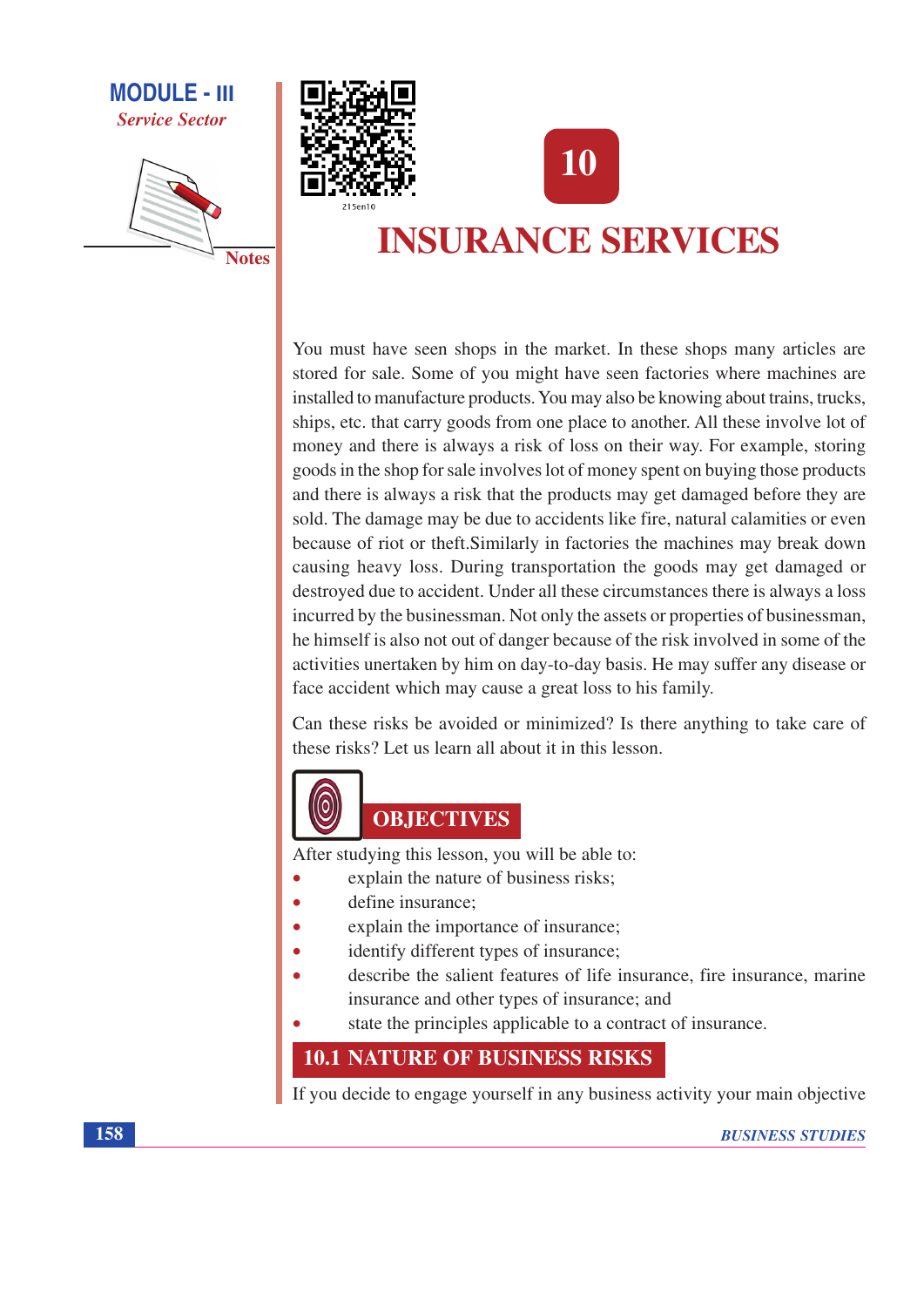## **Insurance Services**

will naturally be to earn profit. It is the most important objective of every business because without profit your capital will get reduced and may be totally lost. So you will do your best to manage your business efficiently. Sometimes you may find that sale of goods produced in your factory is declining. That is a warning signal. You may then try to find out the reasons behind it. If you can identify the reasons, you may find some remedies. Suppose you find that imported goods of the same quality are being sold by competing traders at a much lower price. You have to face the loss as a result of the change in market conditions. There may be other reasons, that may also result in loss of income or profit. Goods may be lost in course of transportation. There may be accidental fire in the godown, workers of the factory may go on strike. You may not be able to anticipate or control some of these possibilities. This is the concept of risk. Risk is the possibility of loss or damage due to factors over which the businessman has little or no control.

All business activities are subject to uncertain events or happenings and may suffer loss or damage. Timely precaution can be taken to avoid some of the losses. But certain losses and damages have either to be borne by the businessman himself, or if possible, shared with others.

The possibility of loss or damage can be divided into two broad categories: uncertainties and risks. Uncertainties are the events, which cannot be foreseen. But risks can be anticipated in the light of past experience. The chances of fire in the factory or godown depend upon precautions taken to prevent its occurrence, or having necessary preparedness to keep the resulting loss to a minimum level. So, is the case with loss or damage by theft or accidents.

Now, take another type of situation. Every person has to think of his future needs when he is not able to work or suffers from old age and illness. This is not an uncertain occurrence. Illness is bound to be there for living beings sometime or the other and more likely after a certain age. It is also necessary to consider that death may strike at a time when there will be a family to be looked after and provided with a means of living.

There are also risks, which have a significant place in business. While goods are transported from place to place, there may be accidents causing, damage or loss of goods. Trains may be derailed, bridges may collapse, or airplane may crash due to engine trouble. Trucks may be looted on their way to another city. Damage may be caused to goods sent by ship at the time of loading or unloading at sea ports. Can such damages or losses be shared with any other party? Let us note how these can be shared by means of insurance.

## **BUSINESS STUDIES**

# **MODULE - III Service Sector**

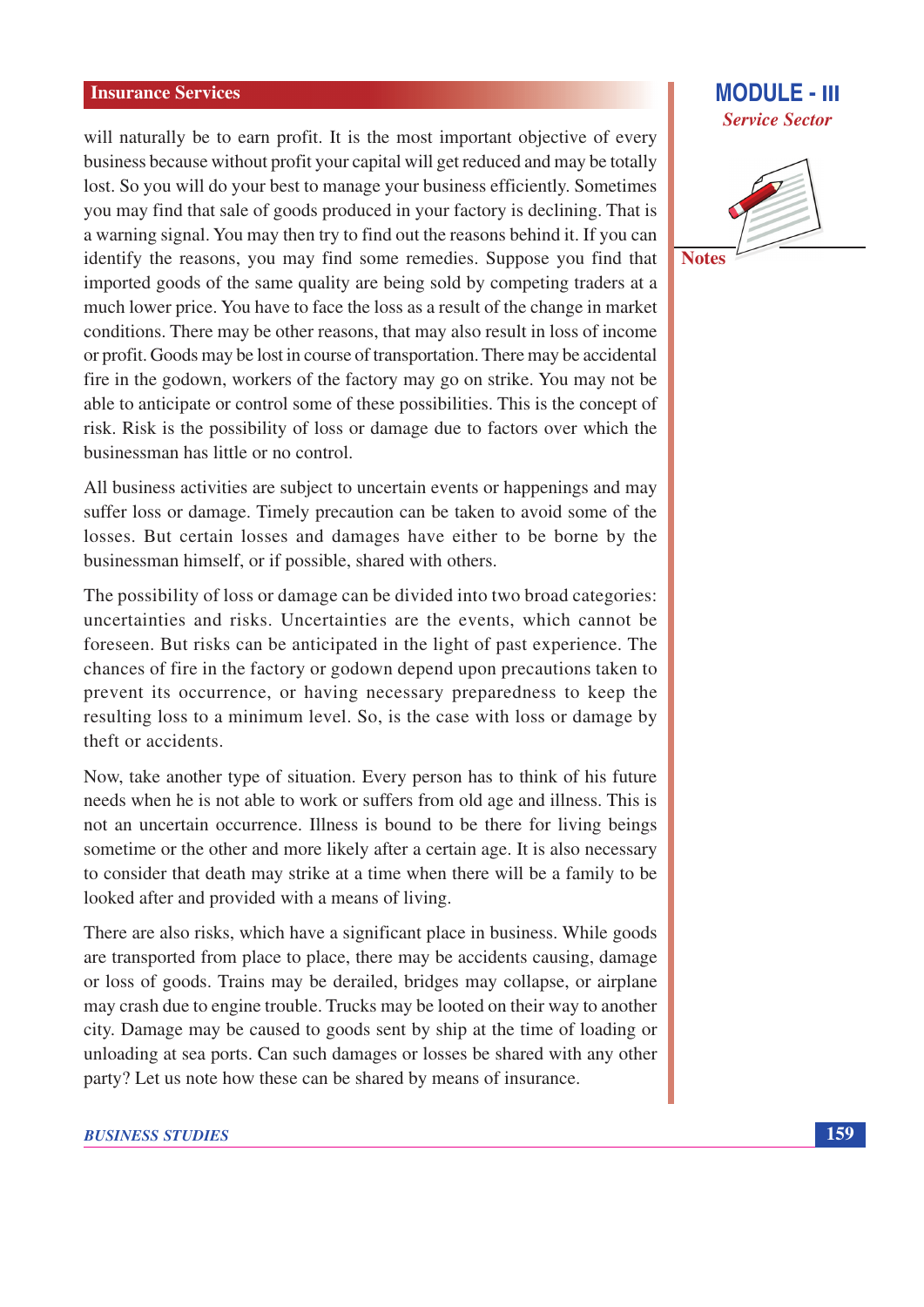# **MODULE - III Service Sector**



**Notes** 

## **TYPES OF RISKS**

| Speculative Risk:      | Risks relating to business judgment based on             |  |  |  |
|------------------------|----------------------------------------------------------|--|--|--|
|                        | speculation. For example change in fashion, govt. policy |  |  |  |
|                        | etc.                                                     |  |  |  |
| Pure Risk              | Risks where the chance of loss is predictable.           |  |  |  |
| <b>Property Risk:</b>  | Related to Loss of property.                             |  |  |  |
| Personnel Risk:        | Related to life or health of the people.                 |  |  |  |
| Financial Risk:        | Related to financial transactions of the business.       |  |  |  |
| <b>Marketing Risk:</b> | Risk associated with marketing of goods.                 |  |  |  |

# **10.2 MEANING OF INSURANCE**

Simply speaking, insurance is the means by which risks of loss or damage can be shifted to another party called the insurer on the payment of a charge known as premium. The party whose risk is shifted to the insurer is known as the insured. Obviously insurer is generally an organization (Insurance Company), which is willing to share the loss or damage and it is also qualified to do so.

Insurance is a contract between the insurer and insured whereby the insurer undertakes to pay the insured a fixed amount, in exchange for a fixed sum known as premium, on the happening of a certain event (like at a certain age or on death), or compensate the actual loss when it takes place, due to the causes mentioned in the contract.

If you think about the basis of insurance, you will realize that it is a form of cooperation through which all the insured, who are subject to a risk, pay premium

and only one or few among them who actually suffer the loss or damage is/are compensated. Actually, the number of parties exposed to a risk is very large and only a few of them might actually suffer loss during a certain period. The insurer (company) acts as an agency to spread



the actual loss suffered by a few insured parties among a large number of parties.

# **INTEXT QUESTIONS 10.1**

Which of the following statements are true and which are false?

- The possibility of loss or damage to goods or human beings is known  $(i)$ as risk.
- Change of fashion is a personnel risk.  $(ii)$
- Losses caused by uncertain events of insured goods have to be borne  $(iii)$ by businessmen themselves.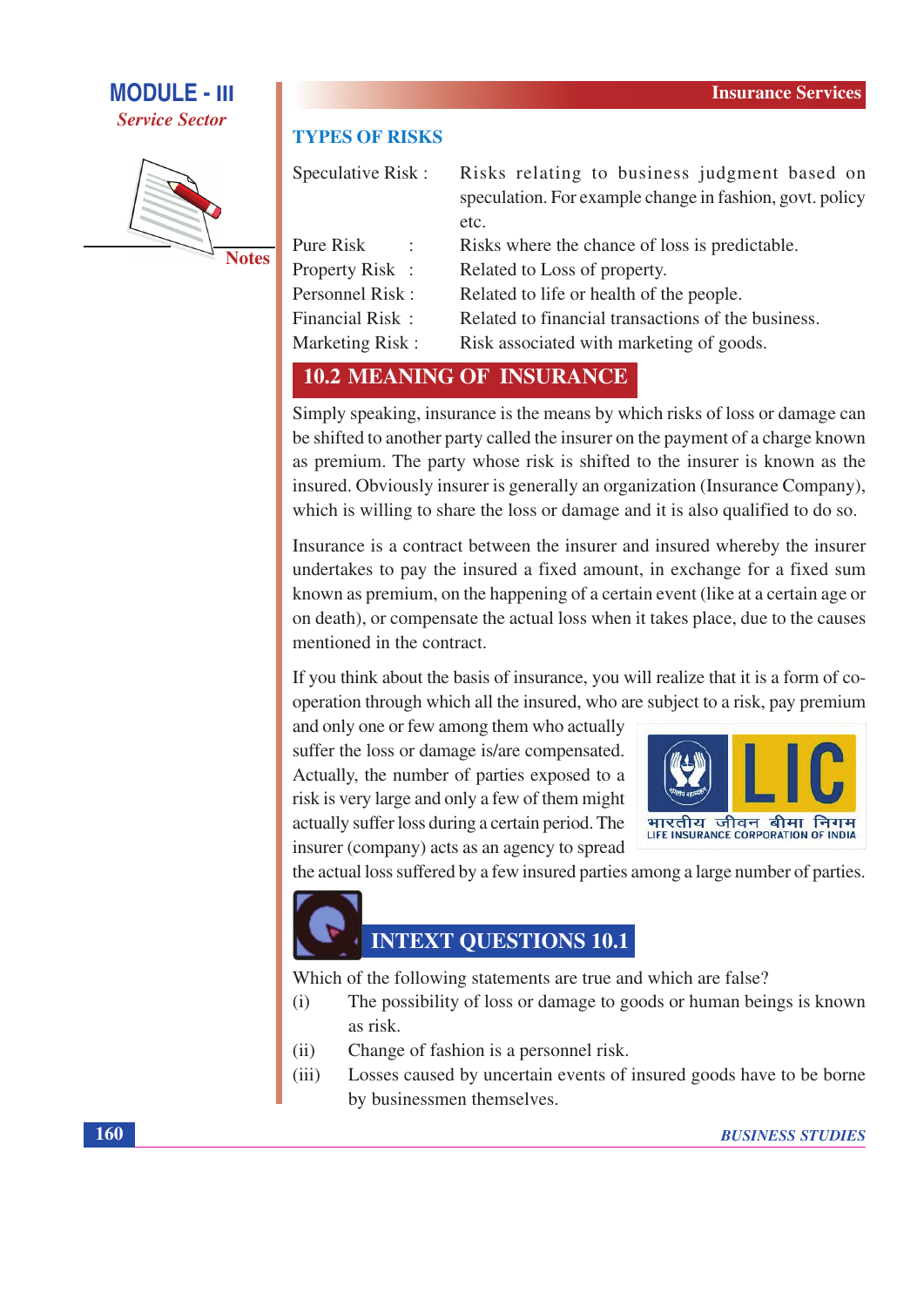## **Insurance Services**

- Some risks can be taken care of by precautions such as risk of breakdown  $(iv)$ of machinery.
- Insurance is the means of shifting risks of loss to a party willing and  $(v)$ qualified to share the loss.
- The amount paid by the insured to the insurer is known as premium.  $(vi)$

## **10.3 IMPORTANCE OF INSURANCE**

To appreciate the importance of insurance we have to discuss the benefits that we derive from it.

As explained in the previous section, insurance serves as a very useful means of spreading the effects of personal as well as business risks by way of loss or damage among many. Thus, the insured have a sense of security. Individuals who pay premium periodically out of current income can look forward to an assurance of receiving a fixed amount on retirement or his family being secured in the event of his death. Businessmen also pay premium for insurance of risk of loss without constant worry about the possibility of loss or damage.

Insurance plays a significant role particularly in view of the large-scale production and distribution of goods in national and international market. It is an aid to both trading and industrial enterprises, which involve huge investments in properties and plants as well as inventories of raw materials, components and finished goods. The members of business community feel secured by means of insurance as they get assurance that by contributing a token amount they will be compensated against a loss that may take place in future.

From the national economic point of view, insurance enables savings of individuals to accumulate with the insurance companies by way of premium received. These funds are invested in securities issued by big companies as well as by Government.

Individuals who insure their lives to cover the risks of old age and death are induced to save a part of their current income, which is by itself of great importance.

Insurance is also a source of employment for the people. The people get employed directly in its offices of the insurance company spread over the country and it also provides opportunities to the people to earn their livelihood by working as agent of the insurance companies.



Fill in the blanks with suitable words given in brackets.

 $(i)$ (loss, expense)

## **BUSINESS STUDIES**

## **MODULE - III Service Sector**

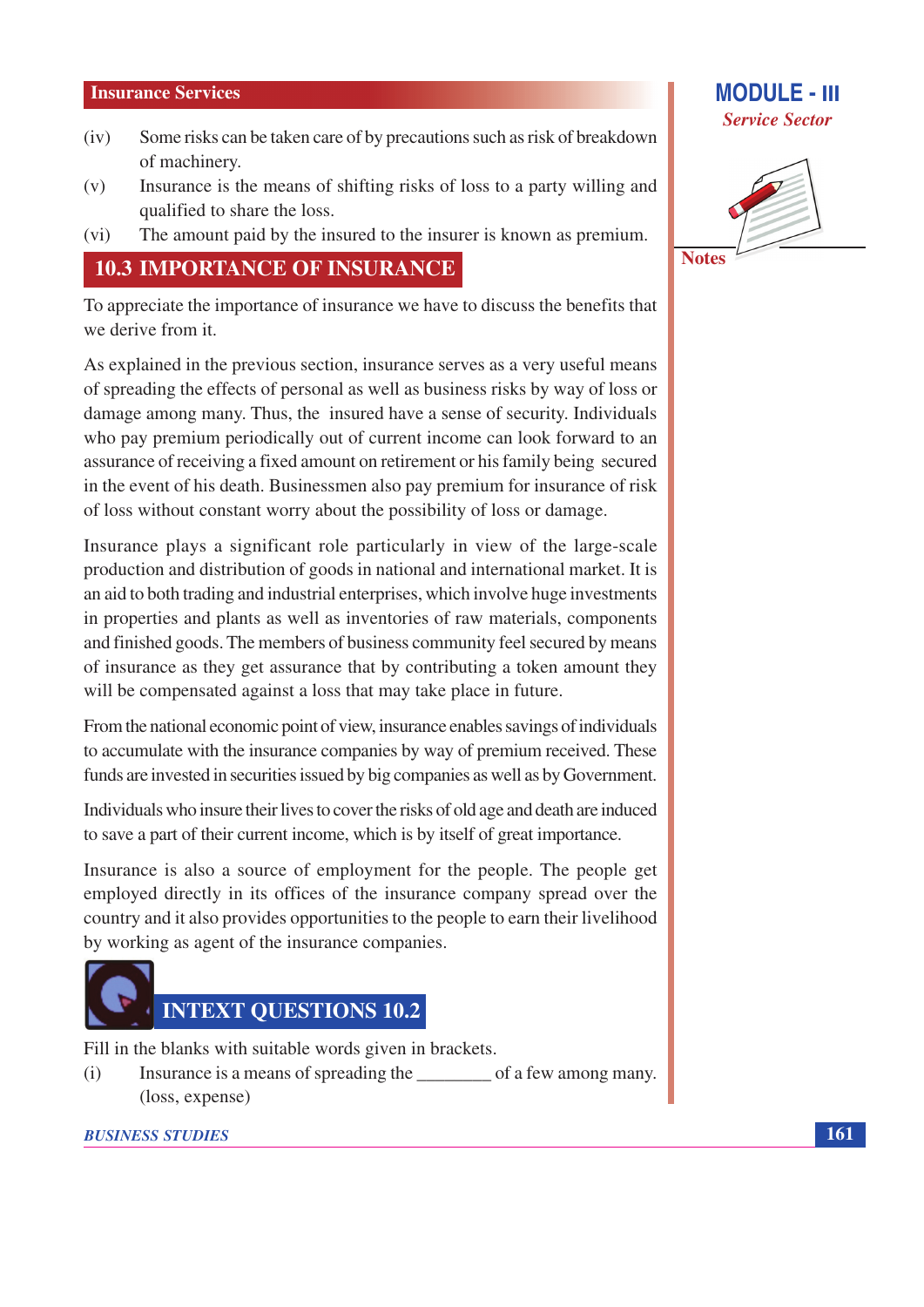# **MODULE - III**

**Service Sector** 



**Notes** 

- $(ii)$ The members of the business community feel because of insurance. (secured, unsecured)
- Insurance companies invest their funds in corporate and Government  $(iii)$ (loans, securities)
- $(iv)$ Insurance is an aid to \_\_\_\_\_\_\_\_\_\_\_\_ as well as commerce. (industry, trade)

# **10.4 TYPES OF INSURANCE**

Insurance, which is based on a contract, may be broadly classified into the following types.

- Life Insurance  $(i)$
- $(ii)$ Fire Insurance
- $(iii)$ Marine Insurance, and

Other types of insurance such as burglary insurance, motor vehicle  $(iv)$ insurance, etc.

Until recently Life Insurance Corporation of India (LIC) and General Insurance Corporation with its subsidiaries happened to be the only organizations engaged in life and general insurance business in India. Now a number of other private companies have entered this service sector. Let us consider the salient feature of each of these types.

### **Life Insurance**  $(i)$

A contract of life insurance (also known as 'life assurance') is a contract whereby the insurer undertakes to pay a certain sum either on the death of the insured or on the expiry of a certain number of years. In return, the insured agrees to pay an amount as premium either in a lump sum or in periodical installments, annually, half-yearly, quarterly or monthly. The risk insured against in this case is certain to happen. Hence, life insurance is also referred to as life assurance. The written form of contract is known as life insurance policy. It provides for the payment of a fixed sum to the insured or his legal heirs as the case may be either on a fixed date or on the happening of an event, which is certain. Businessmen can provide for life insurance of all their employees by way of group insurance. It also develops loyalty among employees and can be used as a security for raising loans.

There are two basic types of life assurance policies (a) Whole-life policy, and (b) Endowment Policy. A whole life policy runs for the whole life of the insured and premium is payable all along. The sum assured becomes due for payment to the heirs of the insured only after his death. An endowment policy on the other hand, runs for a limited period or upto a certain age of the insured. The sum assured becomes due for payment at the end of the specified period or on the death of the insured, if it occurs earlier.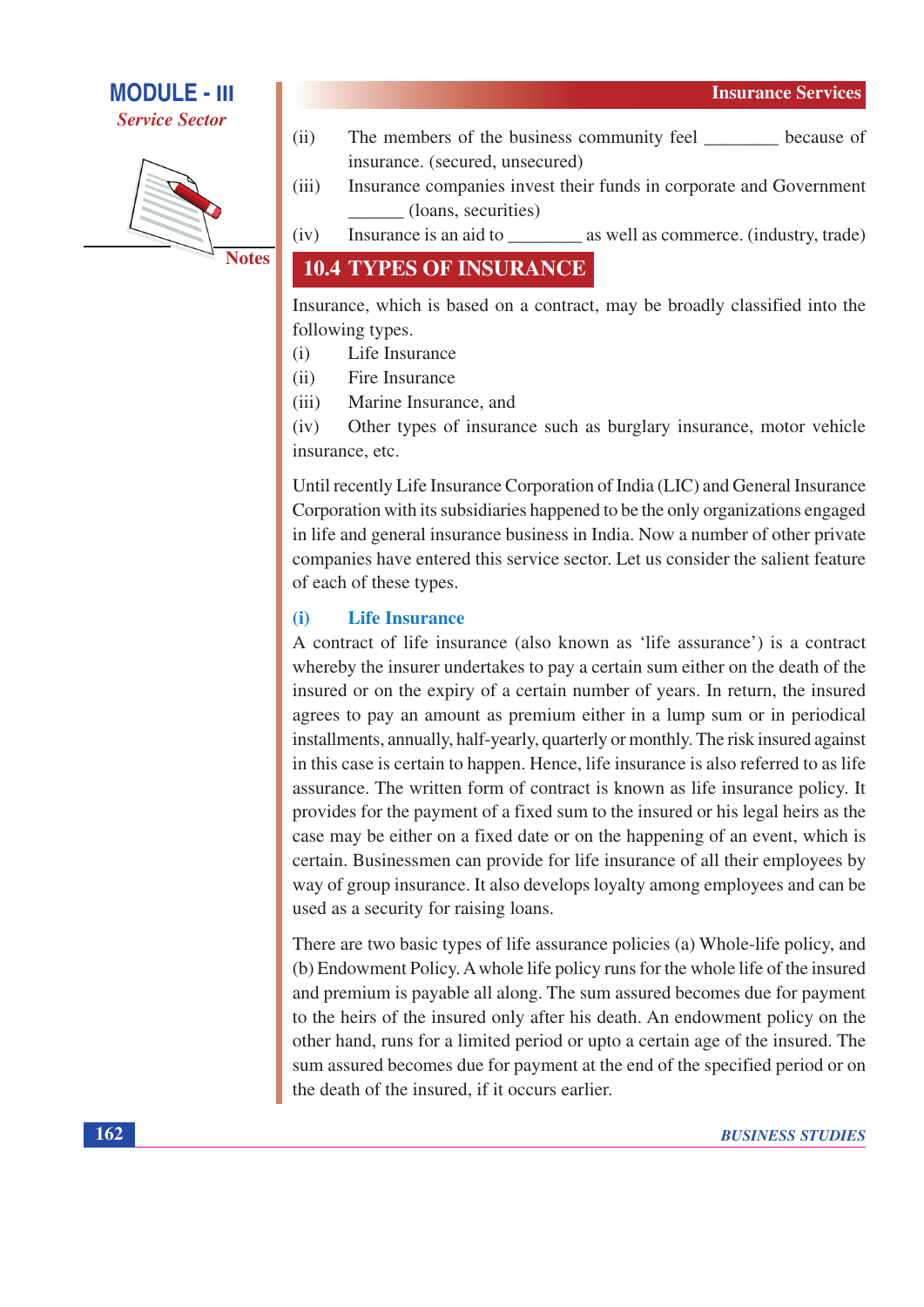#### **Fire Insurance**  $(ii)$

A contract of fire insurance is a contract whereby the insurer, on payment of premium by the insured, undertakes to compensate the insured for the loss or damage suffered by reason of certain defined subject matter being damaged or destroyed by fire. It is a contract of indemnity, that is, the insured cannot claim anything more than the value of property lost or damaged by fire or the amount of policy, whichever is lower. The claim for loss by fire is payable subject to two conditions, viz; (a) there must have been actual fire; and (b) fire must have been accidental, not intentional; the cause of fire being immaterial. The basic principle applied with regard to claim is the principle of indemnity. The insured is entitled to be compensated for the amount of actual loss suffered subject to a maximum amount for which he had taken the policy. He cannot make a profit through insurance. For example, if a person takes a fire insurance policy of Rs. 20,000/- on certain goods. Out of these, goods worth Rs. 15,000/- are destroyed by fire. The insured can only claim an amount to the extent of loss i.e., Rs.  $15,000/$ - (and not Rs. 20, 000 $/$ -) for the damage from the insurance company.

#### **Marine Insurance**  $(iii)$

Marine insurance is an agreement (contract) by which the insurance company (also known as underwriter) agrees to indemnify the owner of a ship or cargo against risks, which are incidental to marine adventures. It also includes insurance of the risk of loss of freight due on the cargo. Marine insurance that covers the risk of loss of cargo by storm is known as cargo insurance. The owner of the ship may insure it against loss on account of perils of the sea. When the ship is the subject matter of insurance, it is known as hull insurance. Further, where freight is payable by the owner of cargo on safe delivery at the port of destination, the shipping company may insure the risk of loss of freight if the cargo is damaged or lost. Such a marine insurance is known as freight insurance. All marine insurance contracts are contracts of indemnity.

The followings are the different types of marine insurance policies

- **Time Policy** This policy insures the subject matter for specified period  $(a)$ of time, usually for one year. It is generally used for hull insurance or for cargo when small quantities are insured.
- Voyage Policy This is intended for a particular voyage, without any  $(b)$ consideration for time. It is used mostly for cargo insurance.
- **Mixed Policy** Under this policy the subject matter (hull, for example)  $(c)$ is insured on a particular voyage for a specified period of time. Thus, a ship may be insured for a voyage between Mumbai and Colombo for a period of 6 months under a mixed policy.

# **MODULE - III Service Sector**



**Notes**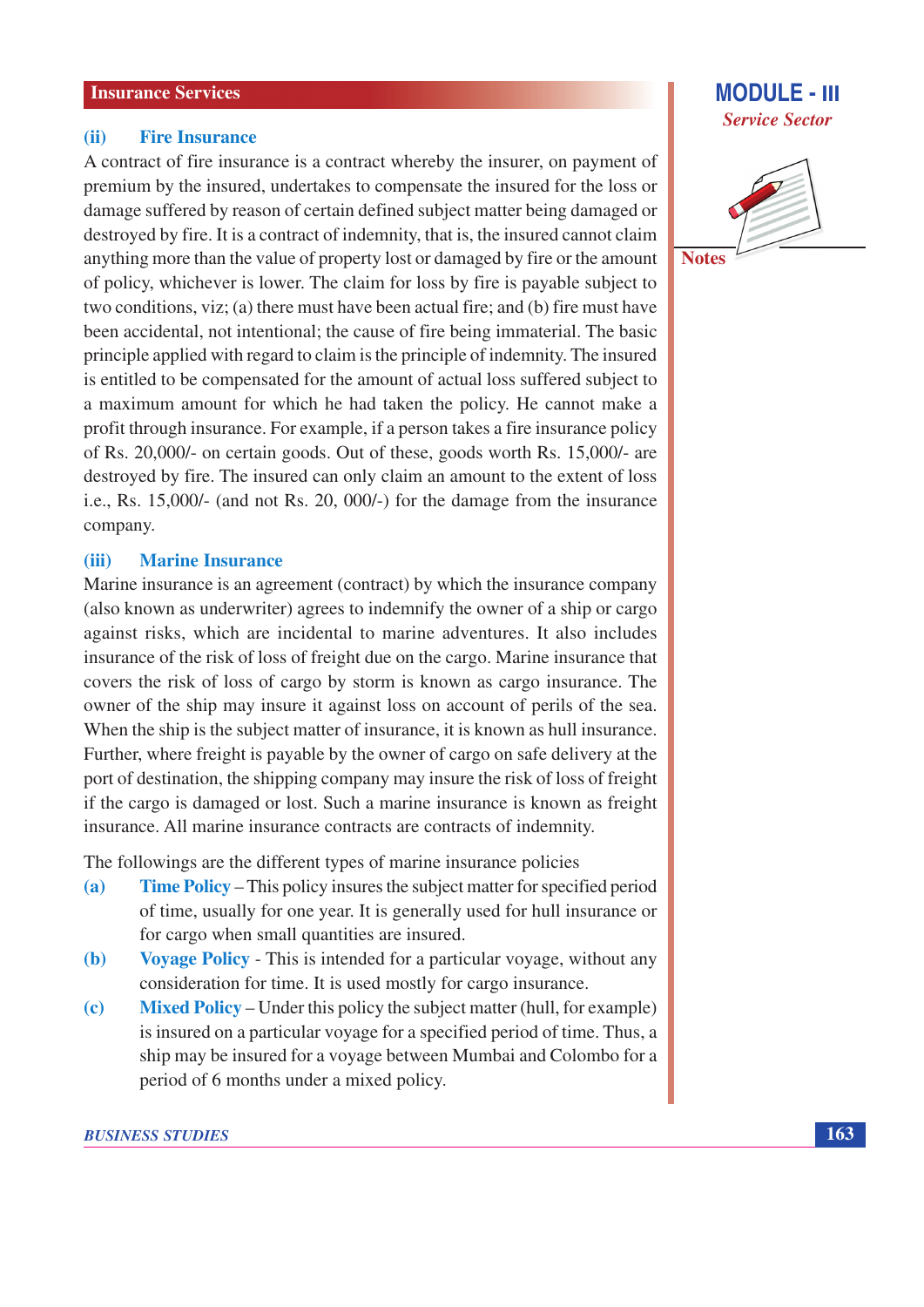

**Service Sector** 



 $(d)$ **Floating Policy - Under this policy, a cargo policy may be taken for a** round sum and whenever some cargo is shipped the insurance company declares its value and the total value of the policy is reduced by that amount. Such shipments may continue until the total value of the policy is exhausted.

# **DIFFERENCE BETWEEN FIRE, MARINE AND LIFE INSURANCE**

|                  | <b>S.No.</b> Basis of<br><b>Difference</b> | <b>Fire Insurance</b> | <b>Marine Insurance</b> | <b>Life Insurance</b> |
|------------------|--------------------------------------------|-----------------------|-------------------------|-----------------------|
| 1.               | Compensation                               | Amount insured or     | Purchase price of       | No loss is            |
|                  |                                            | Actual loss which     | goods and 10-15         | compesable only       |
|                  |                                            | ever is less is given | percent profit is       | specific amount       |
|                  |                                            | as compensation.      | given as compen-        | is paid.              |
|                  |                                            |                       | sation.                 |                       |
| 2.               | Insurable                                  | Insurable interest    | Insurable interest      | Insurable interest    |
|                  | Interest                                   | must exist both at    | must exist at the       | must exist at the     |
|                  |                                            | the time of taking    | time of loss.           | time of taking        |
|                  |                                            | policy as well as     |                         | policy.               |
|                  |                                            | the time of loss.     |                         |                       |
| 3.               | Assignment of                              | No Assignment         | No Assignment           | No Assignment         |
|                  | Policy                                     | without permission    | without permission      | is done.              |
|                  |                                            | of Insurance          | of Insurance            |                       |
|                  |                                            | Company.              | Company.                |                       |
| $\overline{4}$ . | <b>Nature of Risk</b>                      | Uncertain             | Uncertain               | Certain but the       |
|                  |                                            |                       |                         | time is uncertain.    |
| 5.               | Period                                     | Normally for one      | Normally for one        | It is taken for a     |
|                  |                                            | year.                 | year.                   | long term.            |
| 6.               | Premium                                    | Premium depends       | Premium depends         | Premium depends       |
|                  |                                            | upon the amount       | upon nature of          | upon the age of       |
|                  |                                            | insured.More the      | perils.                 | the insured and       |
|                  |                                            | amount insured        |                         | term of policy.       |
|                  |                                            | more will be the      |                         |                       |
|                  |                                            | Premium.              |                         |                       |
| 7.               | Object                                     | To cover the risk of  | To cover the sea        | Protection and        |
|                  |                                            | fire.                 | perils.                 | Investment.           |
| 8.               | Surrender                                  | Cannot be surren-     | Cannot be surren-       | can be surren-        |
|                  |                                            | dered before          | dered before            | dered before          |
|                  |                                            | expiry.               | expiry.                 | maturity.             |

**Other types of Insurance**  $(iv)$ 

Apart from life, fire and marine insurance, general insurance companies can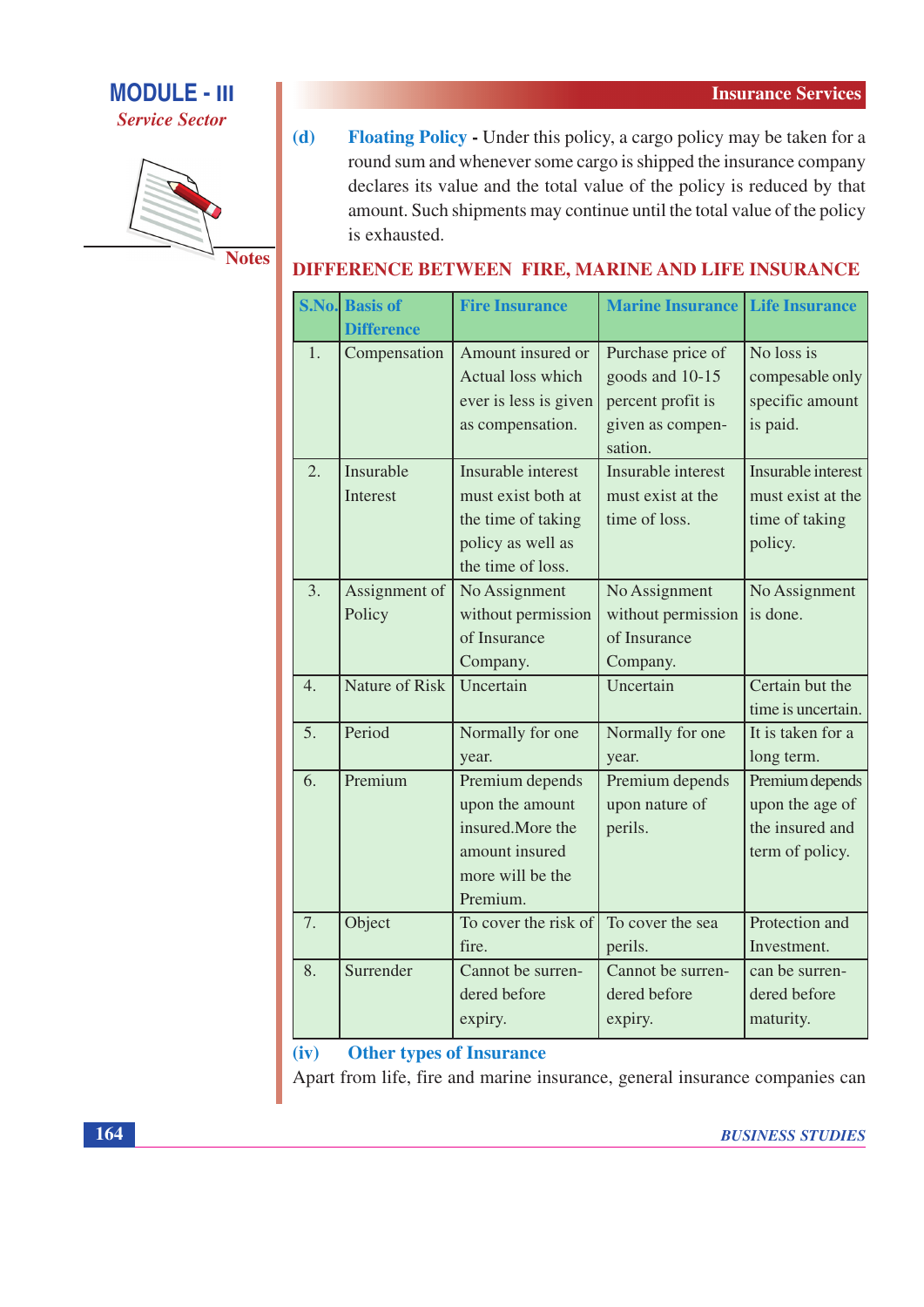insure a variety of other risks through different policies. Some of these risks and the different policies are outlined below.

- **Motor vehicles Insurance:** Insurance of all types of motor vehicles- $(a)$ passenger cars, vans, commercial vehicles, motor cycles, scooters, etc., covers the risks of damage of the vehicle by accident or loss by theft, as also risks of liability arising out of injury or death of third party involved in an accident. Third party risk insurance is compulsory under the Motor Vehicles Act.
- **Burglary Insurance:** Under this insurance the insurance company  $(b)$ undertakes to indemnify the insured against losses from burglary i.e., loss of moveable goods by robbery and theft by breaking the house.
- **Fidelity Insurance:** As a protection against the risks of loss on account  $\left( \mathbf{c} \right)$ of embezzlement or defalcation of cash or misappropriation of goods by employees, businessmen may get policies issued covering the risks of loss on account of fraud and dishonesty on the part of employees handling cash or in charge of stores. This is called fidelity insurance policy. The employees may also be required to sign a fidelity guarantee Bond.
- Personal accident and sickness Insurance: These are policies which  $(d)$ can be taken out against death or disability in special circumstances, for example by traveling through flights, etc.
- **Liability Insurance:** This type of policy covers the risk of liability for  $(e)$ the injury or death of someone else. These are two main forms as (i) Employers liability-covers the employers legal liability for the safety of each employee. (ii) Public liability-covers the liability of individuals and business for members of public visiting their premises.
- **Property Insurance:** Covers a wide variety of items from goods in  $(f)$ transit or in store to building or contents. Applies to both the business persons and the private householders.

# **INTEXT QUESTIONS 10.3**

Which of the following statements are true and which are false?

- Marine insurance contracts are ordinary contracts while life insurance  $(i)$ is a contract of indemnity.
- Fire insurance covers the risk of loss by fire where the cause of fire is  $(ii)$ immaterial for making a claim from the insurance company
- $(iii)$ A ship may be insured against loss by perils of sea.
- For an endowment policy, the insured has to continue paying premium  $(iv)$ for the whole life.

## **BUSINESS STUDIES**

## **MODULE - III Service Sector**



**Notes**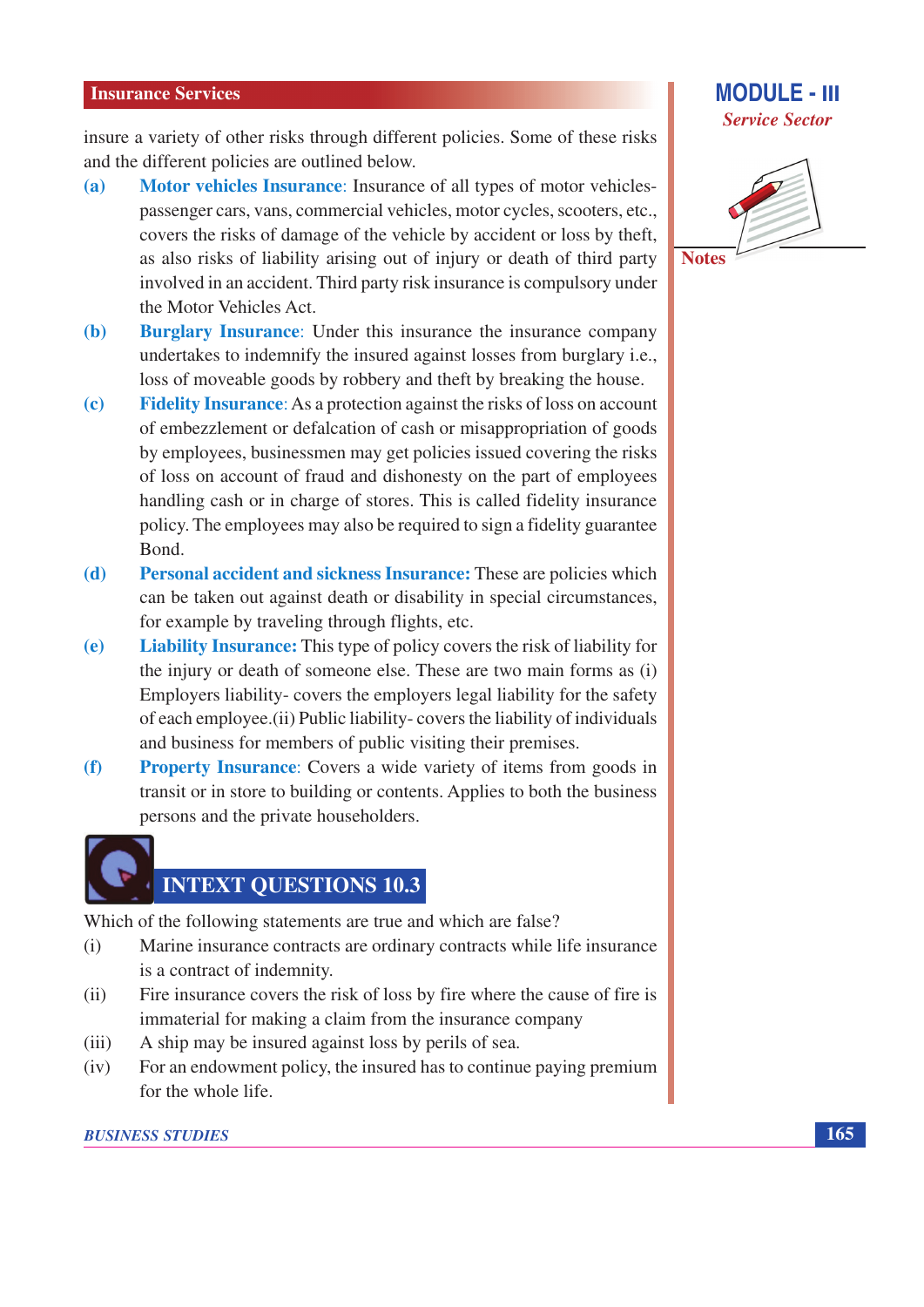



- $(v)$ In life insurance, premium may be paid in a lump sum or in annual installments.
- $(vi)$ In marine insurance, time policy is often used for hull insurance.
- Fidelity insurance is not compulsory for owners of business.  $(vii)$
- The principle underlying the contract of indemnity is to ensure that the  $(viii)$ insured cannot make profit out of insurance.

# **10.5 PRINCIPLES OF INSURANCE**

There are certain principles that may apply to the contracts of insurance between insurer and insured. These principles are discussed below.

### i. **Utmost goods faith**

Insurance contracts are the contracts of mutual trust and confidence. Both parties to the contract i.e., the insurer and the insured must disclose all relevant information to each other.

The insurer must honour all the promises made in the policy, intentional withholding of information invalidates the contract. For example, while entering into a contract of life insurance, the insured must declare to the insurance company if he is suffering from any disease that may be life threatening. If he fails to do so and afterwards it is established that the insured was suffering from a desease which was the cause of his death, then the insurance company shall not be liable to pay any claim.

### **Insurable interest** ii.

It means financial or pecuniary interest in the subject matter of insurance. It means that if there is a loss due to the damage of the insurred property or to the assured life it will be the personal loss of the insured. A person has insurable interest in the property or life insured if he stands to gain from its existence or loose financially from its damage or destruction. In case of life insurance, a person taking the policy must have insurable interest at the time of taking the policy. For example, a man can take life insurance policy in the name of his wife and if later they get divorced this will not affect the insurance contract because the man had insurable interest in the life of his wife at the time of entering into the contract.

In case of marine insurance insurable interest must exist at the time of loss or damage to the property. In contract of fire insurance, it must exist both at the time of taking the policy as well as at the time of loss or damage to the property.

### iii. **Indemnity**

The word indemnity means to restore someone to the same position that he/ she was in before the event concerned took place. This principle is applicable to the fire and marine insurance. It is not applicable to life insurance, because the loss of life cannot be restored.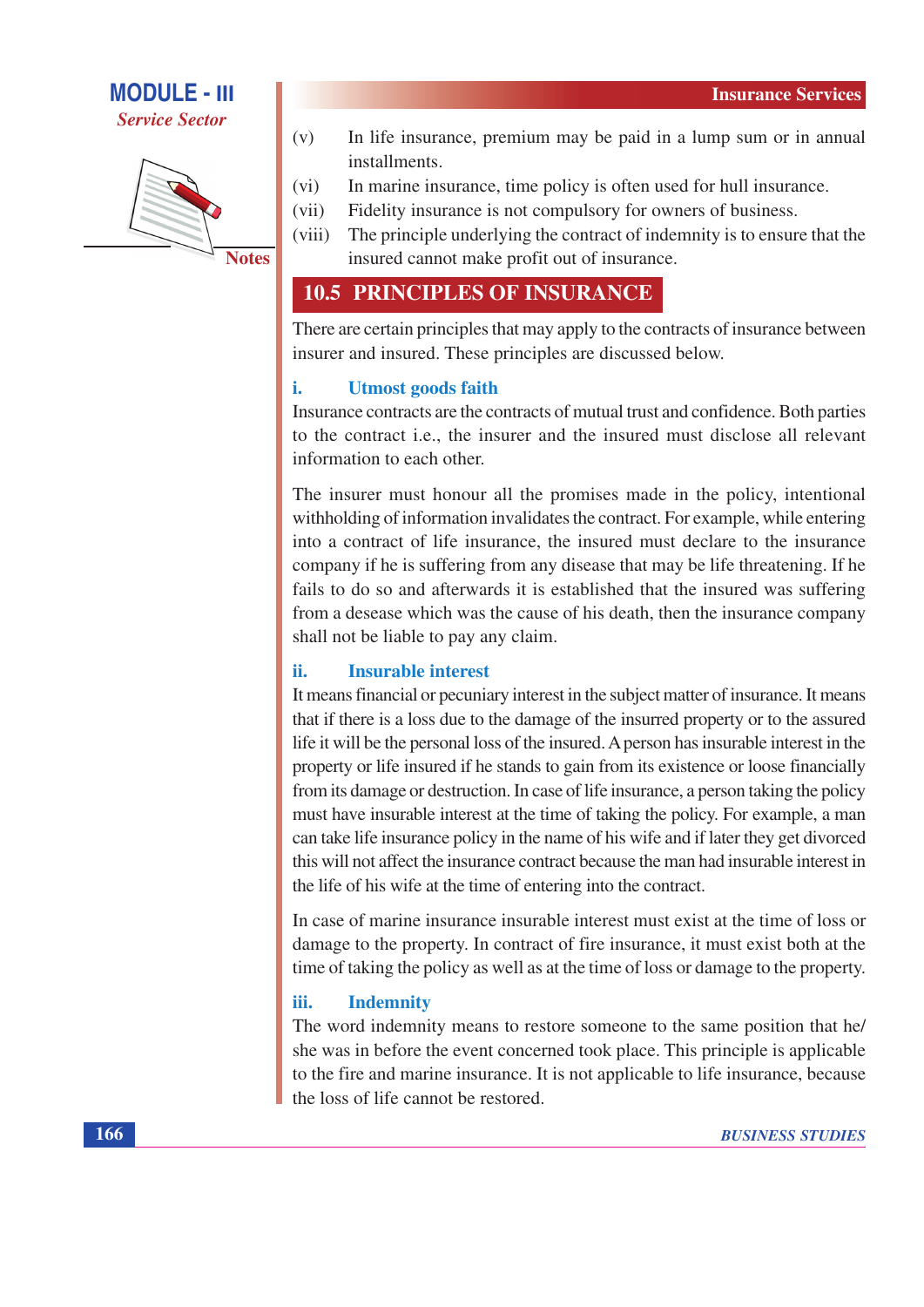## **Insurance Services**

The purpose of this principle is that the insured is not allowed to make any profit from the insurance contract on the happening of the event that is insured against. Compensation is paid on the basis of amount of actual loss or the sum insured, which ever is less.

### iv. **Contribution**

The same subject matter may be insured with more than one insurer. In such a case, the insurance claim to be paid to the insured must be shared or contributed by all insurers in proportion to the ammount of insurance of individual insurers.

#### **Subrogation**  $\overline{\mathbf{v}}$ .

In the contract of insurance subrogation means that after the insurer has compensated the insured, the insurer gets all the rights of the insured with regard to the subject matter of the insurance. For example, suppose goods worth Rs. 20,000/- are partially destroyed by fire and the insurance company pays the compensation to the insured, then the insurance company can take even these partially destroyed goods and sell them in the market.

### vi. **Mitigation**

In case of a mishap the insured must take all possible steps to reduce or mitigate the loss or damage to the subject matter of insurance. This principle ensures that the insured does not become negligent about the safety of the subject matter after taking an insurance policy.

The insured is expected to act in a manner as if the subject matter has not been insured.

#### vii. Causa-proxima (nearest cause)

According to this principle the insured can claim compensation for a loss only if it is caused by the risk insured against. The risk insured should be nearest cause (not a remote cause) for the loss. Only then the insurance company is liable to pay the compensation. For example a ship carrying orange was insured against losses arising from accident. The ship reached the port safely and there was a delay in unloading the oranges from the ship. As a result the oranges got spoilt. The insurer did not pay any compensation for the loss because the proximate cause of loss was delay in unloading and not any accident during voyage.



Fill in the blanks using appropriate word(s).

The principle of utmost good faith is based on \_\_\_\_\_\_\_\_\_\_\_\_\_\_\_ between  $\mathbf{i}$ . insurer and insured.



## **MODULE - III Service Sector**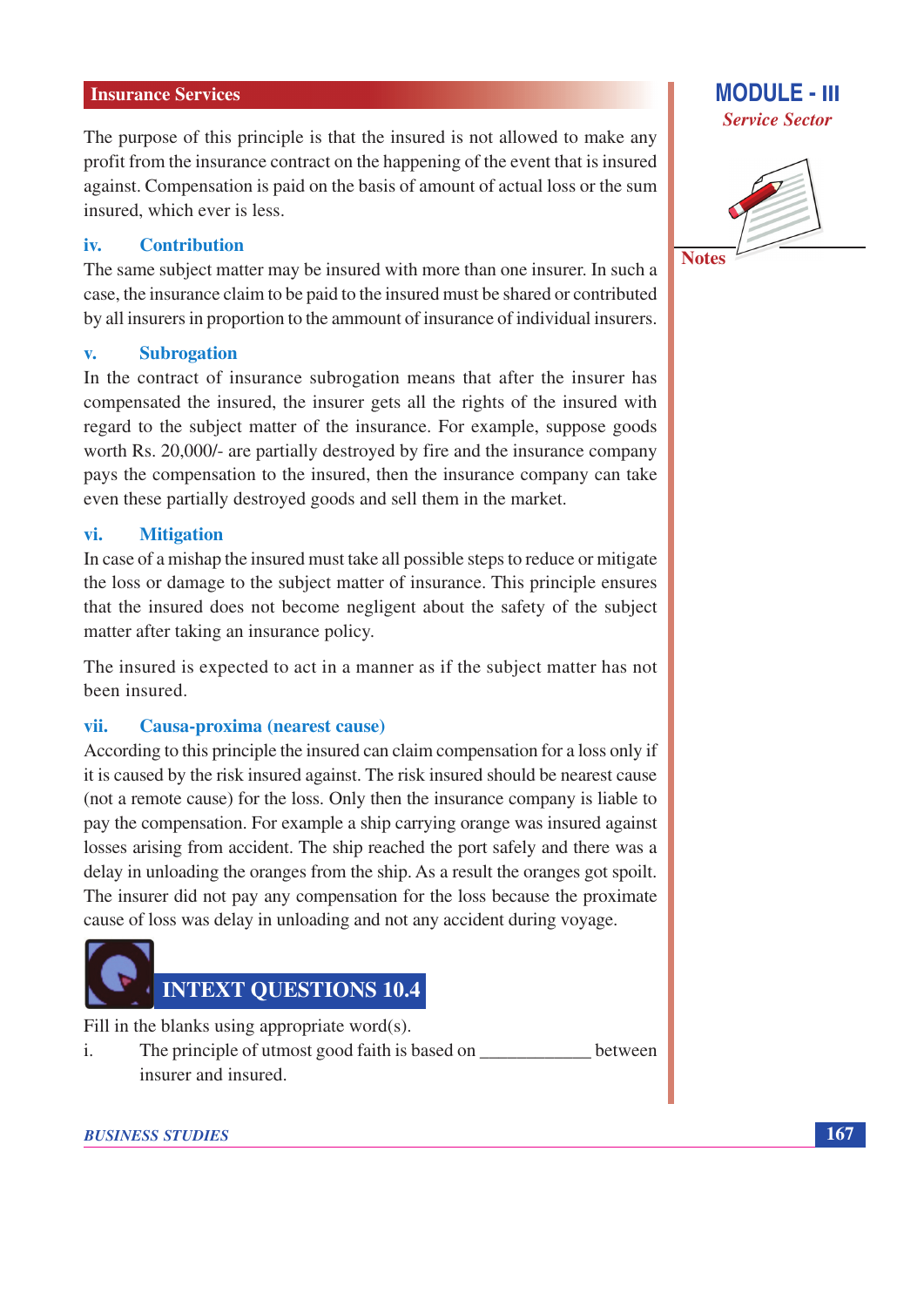# **MODULE - III**

**Service Sector** 



iv.

- $ii.$ In life insurance contract the insurer must have insurable interest at the time of
- iii. is not allowed to make profit from the insurance contract.
	- If there are two or more insurers and the insurance claim is paid by one of them, other insurers have to contribute \_\_\_\_\_\_\_\_\_ to the insurer who has paid the claim.

# **WHAT YOU HAVE LEARNT**

- Risk is the possibility of loss or damage due to causes over which we have little or no control. All business activities have to face the risks of loss or damage due to uncertain events or happenings.
- Insurance is a means by which the risks of loss or damage can be shifted to another party (the insurer) on payment of a charge known as premium. The party whose risk is shifted to the insurer is known as the insured.
- Insurance is based on a contract between the insurer and insured whereby the insurer, in exchange for a fixed sum (premium), undertakes to pay the insured a specified amount on the happening of a certain event (like the insured reaching old age), or pay the amount of actual loss when it takes place due to the risk insured.
- **Importance of Insurance:** Insurance is a simple means of sharing the burden of loss or damage among many people. It plays a significant role in business in view of the large-scale production and distribution of goods in national and international markets. It is an aid to both commercial and industrial enterprises. It enables the insurance company to invest the premium received from the various policy holders into securities which is ultimately used for national development. Insurance is also a source of employment for many people.

## **Types:** Insurance as a service activity may be classified into four broad types:

| <b>Life Insurance</b>   | $\ddot{\cdot}$ | Whole-life policy, Endowment policy          |  |  |
|-------------------------|----------------|----------------------------------------------|--|--|
| <b>Fire Insurance</b>   | $\ddot{\cdot}$ | Time policy                                  |  |  |
| <b>Marine Insurance</b> | $\mathbf{r}$   | Voyage policy, Mixed policy, Floating policy |  |  |
| <b>OthersKinds of</b>   | $\ddot{\cdot}$ | Motor-vehicles insurance, Burglary           |  |  |
| <b>Insurance</b>        |                | insurance, Fidelity insurance, Personal      |  |  |
|                         |                | accident and sickness Insurance,             |  |  |

Liability Insurance, Property Insurance.